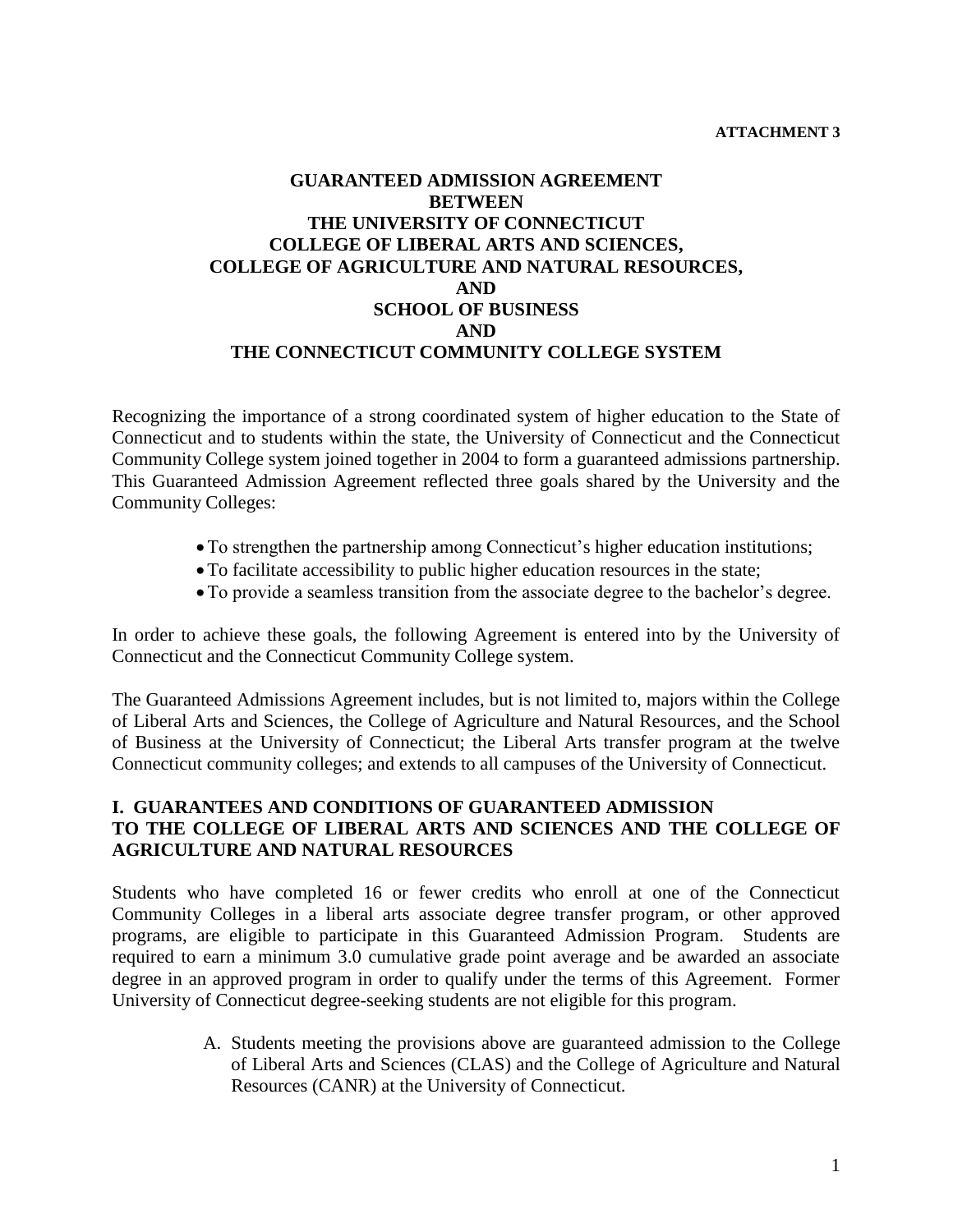- B. Community college students are treated the same as current students at the University with respect to access to majors. These standards shall be no more or no less favorable to applicants from the community colleges than those in effect for students applying from within the University itself.
- C. Students must earn an associate degree within five years of their enrollment in the program. The University's Eight Year Rule as applied by the colleges will also be in effect. Students will be expected to adhere to requirements of the catalog in effect when they first enroll in classes at the University. Students who are at a disadvantage due to changes in requirements may petition the dean of their college to substitute other courses for the courses prescribed.

## **II. GUARANTEES AND CONDITIONS OF GUARANTEED ADMISSION TO THE SCHOOL OF BUSINESS**

Students who have completed 16 or fewer credits who enroll in a liberal arts transfer program, or other approved program, are eligible to participate in this Guaranteed Admissions Program. Students are required to earn a minimum 3.3 cumulative average and be awarded an associate degree in an approved program to participate under the terms of this Agreement. In addition, students must meet program prerequisites with a minimum grade of "B"; and must have met the second language requirement. Former University of Connecticut degree-seeking students are not eligible for this program.

> A. Students meeting the provisions above are guaranteed admission to the School of Business at the University of Connecticut.

> B. Community college students are treated the same as current students at the University with respect to access to majors. These standards shall be no more or no less favorable to applicants from the community colleges than those in effect for students applying from within the University itself.

> C. Students must earn an associate degree within five years of their enrollment in the program. The University's Eight Year Rule as applied by the colleges will also be in effect. Students will be expected to adhere to requirements of the catalog in effect when they first enroll in classes at the University. Students who are at a disadvantage due to changes in requirements may petition the dean of their college to substitute other courses for the courses prescribed.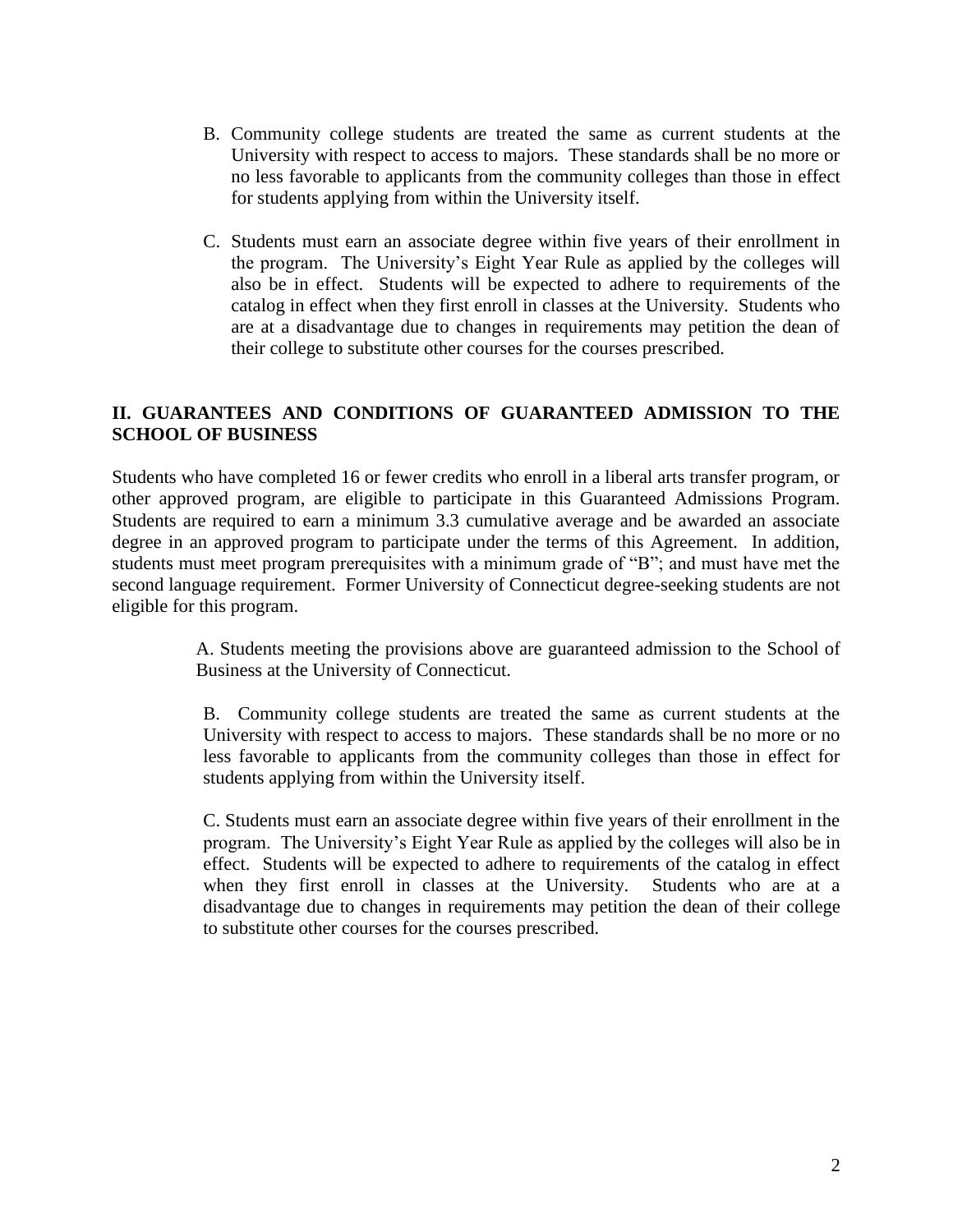#### **III. INFORMATION EXCHANGE**

The participating institutions have agreed to share information about student academic performance so as to allow institutions to provide students with the broadest range of academic choices and the opportunity for academic success.

- A. Students enrolling in the program under the provisions of this Agreement give permission for participating institutions to exchange information about student academic records.
- B. The community colleges agree to provide the University with names, addresses, high school transcripts, choice of major and academic program information for program students enrolled at their colleges.
- C. The University agrees to provide the community colleges with graduation, retention, grade point average, and degree program information for the students enrolled at the University under provisions of this Agreement, as well as comparative aggregate data for current University students.

# **IV. ADVISEMENT AND COMMUNICATION WITH STUDENTS**

The Guaranteed Admission program emphasizes collaborative communication with participating students and jointly supported advisement of students who will be transferring to a baccalaureate program.

- A. Students will receive acceptance letters to the Guaranteed Admission Program from the community college and the University, which will be written and signed by admissions officers at both institutions.
- B. Curriculum advisement material, including program guides at both the community colleges and the University, will be made available to students.
- **C.** The University agrees to hold advisement sessions for program students and/or staff for each of the participating community colleges each semester. These sessions will alternate between the community college campuses and the University and include information regarding program-specific requirements.
- **D.** Students must meet the course and grade requirements specified for their major.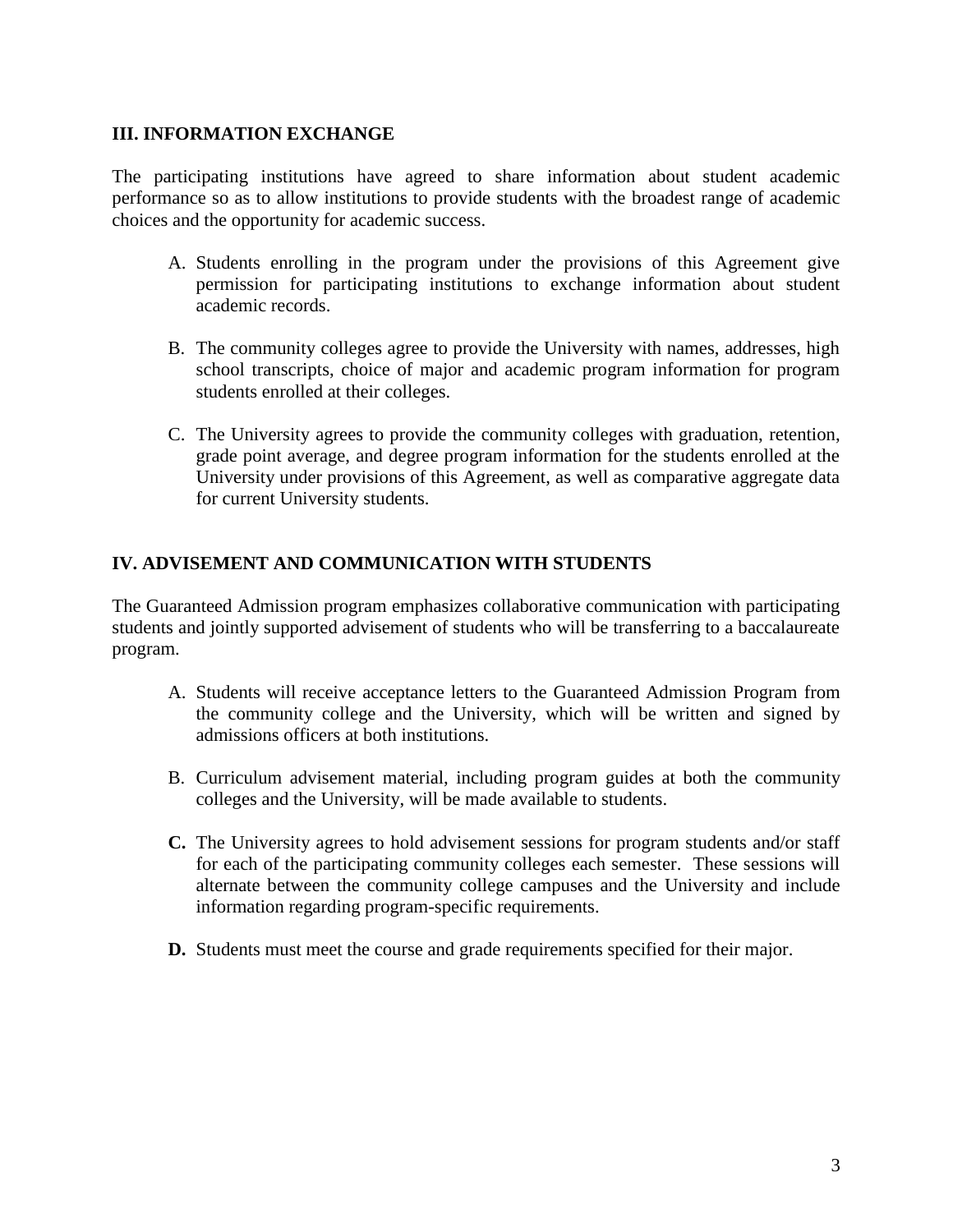#### **V. CURRICULAR CHANGES AND INFORMATION SHARING**

- A. The University and the community colleges agree to continue the coordination of curricula to develop opportunities for the movement of students from community colleges to the University and to share information about curricular changes.
- B. Each participating institution agrees to appoint an individual responsible for making contact with counterparts at other institutions when a curriculum change is proposed. These individuals will transmit information in a timely manner to their counterparts about formal adoption of any changes.

#### **VI. OVERSIGHT AND ASSESSMENT**

The Permanent Oversight Committee established under the provisions of the pre-existing pilot program agreement will be expanded and constituted as in the original agreement. It will consist of representatives appointed by the presidents of each community college and representatives from the University appointed by the Provost.

- A. The committee will meet regularly. It will monitor the Guaranteed Admission program, work to facilitate closer academic collaboration, and make necessary modifications to policies, rules, and procedures.
- B. Participating institutions agree to an on-going evaluation of the Agreement and program and sharing of data concerning the academic performance of students.
- C. The academic performance of program students at the University will be evaluated and the results will be used as a basis for evaluating academic viability of the program.

## **VII. NON-DISCRIMINATION**

The parties agree and warrant that in the performance of this agreement they will not discriminate, nor permit discrimination, against any person or groups of persons on the basis of race, creed, color, religion, national origin, age, gender, or sexual preference, in any manner prohibited by federal or state laws and regulations, and further, that they will make their programs available to qualified handicapped persons consistent with Section 504 of the Federal Rehabilitation Act of 1973 and the regulations issued pursuant thereto.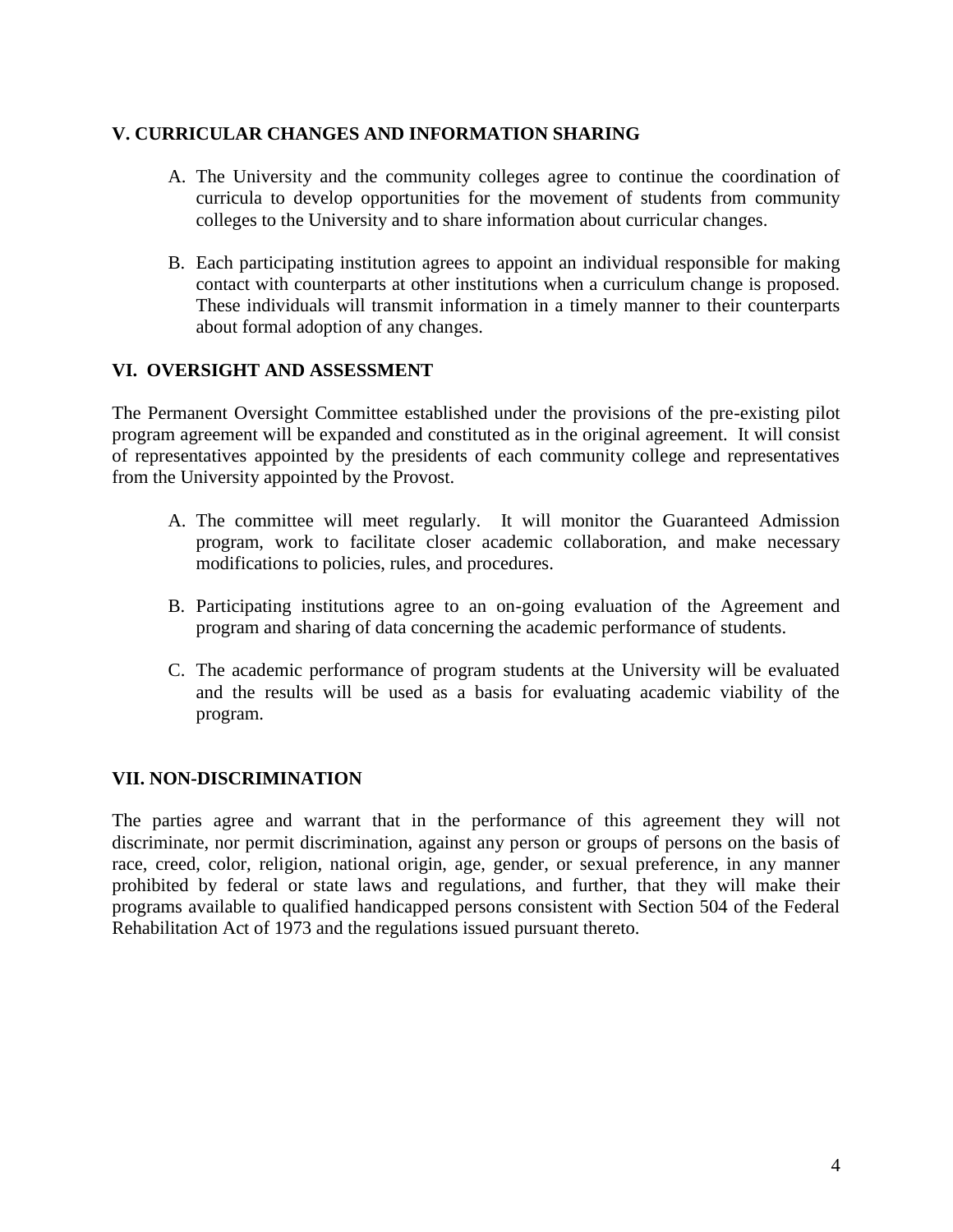#### **VIII. OTHER PROVISIONS**

- A. This Agreement supersedes existing agreements in the College of Liberal Arts and Sciences and the College of Agriculture and Natural Resources.
- B. This Agreement is effective immediately upon signature, and shall remain in effect indefinitely. All signatories agree to be bound by its provisions. Its terms may be amended in writing with the consent of both parties.
- C. This Agreement does not preclude the University or the community colleges from entering into similar agreements with other institutions of higher education.
- D. Community college students not covered by the provisions of this Agreement will be encouraged to pursue transfer to the University of Connecticut through the regular transfer process.

\_\_\_\_\_\_\_\_\_\_\_\_\_\_\_\_\_\_\_\_\_\_\_\_\_\_\_\_\_\_\_ \_\_\_\_\_\_\_\_\_\_\_\_\_\_\_\_\_\_\_\_\_\_\_\_\_\_\_\_\_\_

Marc S. Herzog, Chancellor Michael J. Hogan, President Connecticut Community College System University of Connecticut

8/31/2009